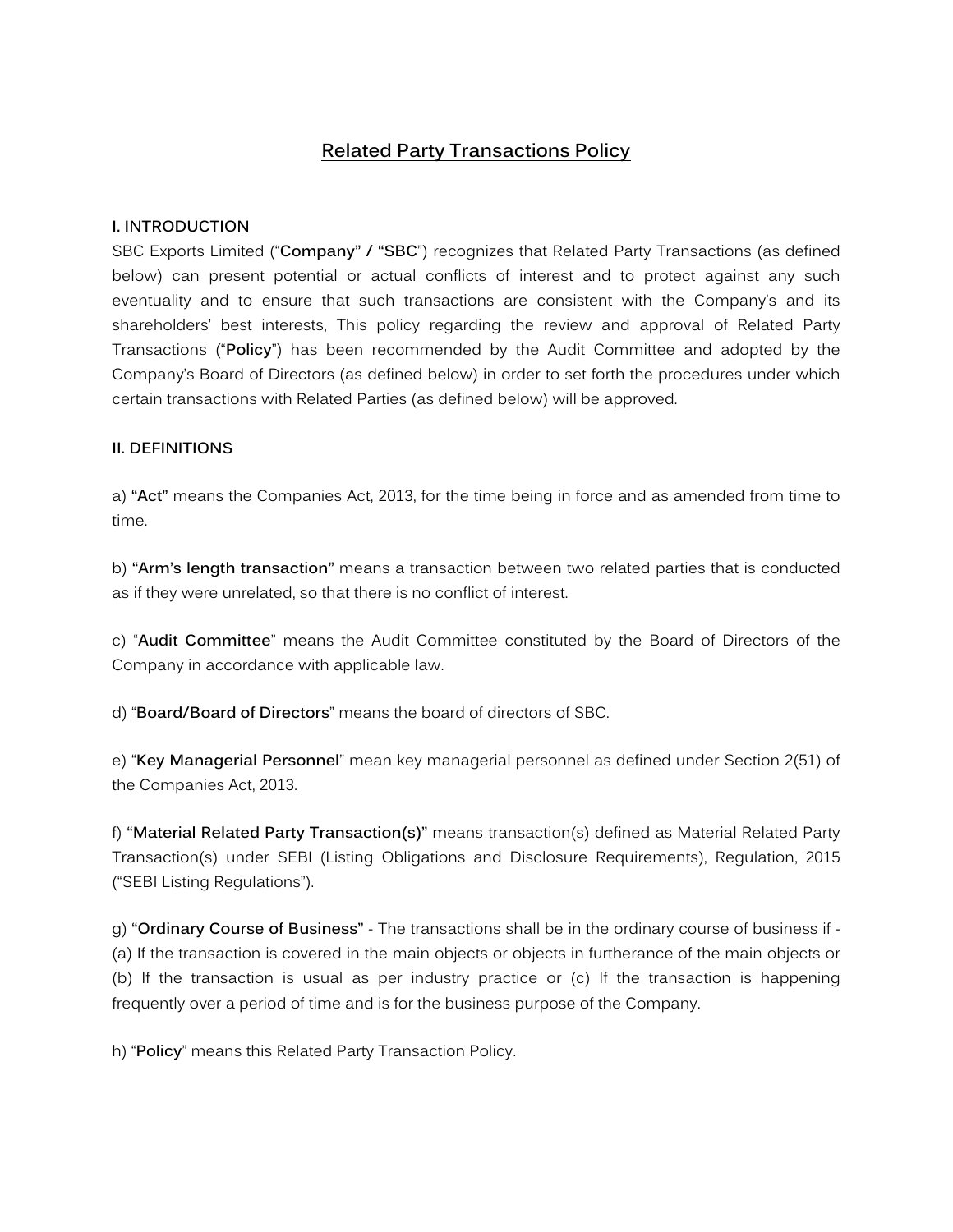i) **"Related Party"** means a related party as defined under the Companies Act, 2013, rules made thereunder and under applicable accounting standards and SEBI (Listing Obligations and Disclosure Requirements) Regulations, 2015 (including any amendments thereof).

j) "**Related Party Transaction**" means a transaction envisaged as a related party transaction defined under the Companies Act, 2013 or under SEBI (Listing Obligations and Disclosure Requirements), Regulation, 2015 (including any amendments thereof).

k) "**Relative**", means with reference to any person, anyone who is related to another, if—

1. they are members of a Hindu Undivided Family;

2. they are husband and wife; or

3. A person shall be deemed to be the relative of another, if he or she is related to another in the following manner, namely: -

l) "**Rules**" means Rules made by the Central Government pursuant to the provisions of the Companies Act, 2013, for the time in force and as amended from time to time.

- i. Father including step-father;
- ii. Mother including step-mother;
- iii. Son including step-son;
- iv. Son's wife;
- v. Daughter;
- vi. Daughter's husband;
- vii. Brother including step-brother;
- viii. Sister including step-sister.

#### **III. PROCESS AND PROCEDURE FOR DEALING WITH RELATED PARTY TRANSACTIONS**

#### **A. Approval of Audit Committee**

- Prior approval of the Audit Committee shall be taken for entering into transactions with any Related Party or subsequent modification of the said transactions.
- The Audit Committee may grant omnibus approval for certain Related Party Transactions.
- While granting the omnibus approval, the Committee may prescribe the maximum mark-up to be given to the related parties in transactions involving purchase of goods and services and the minimum mark up to be charged from the related parties involving the sale of goods and services. The Committee may specify the maximum amount for each transaction and for a 12-month period. Where it is not possible to define the nature of the transaction, the Committee may grant approval to the management to enter into transactions with related parties up to a certain defined monetary limit together with the validity period for such approval.